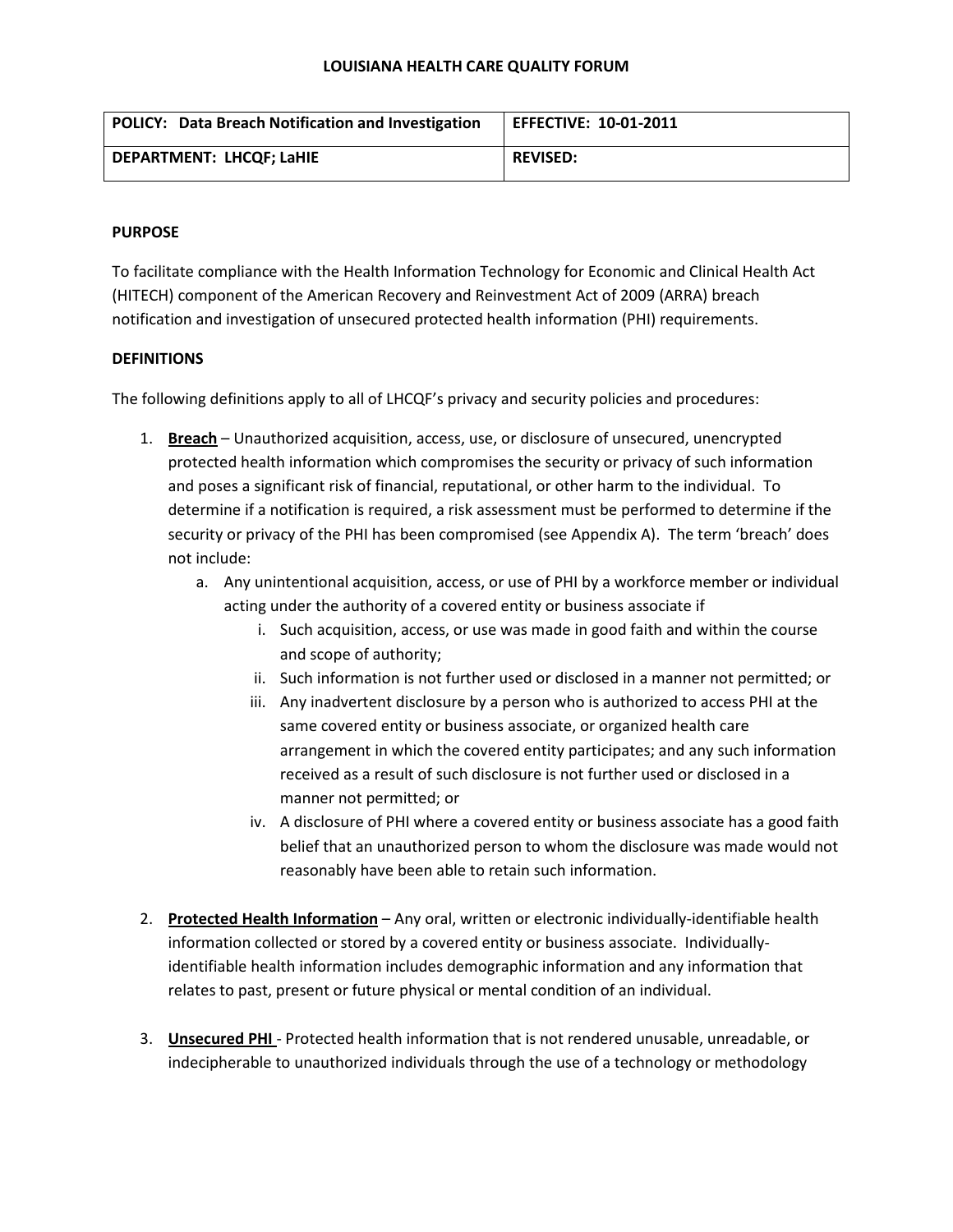specified by the U. S. Secretary of the Department of Health and Human Services (HHS). At this time, the only technology is encryption; the only methodology is destruction.

#### **PROCESS**

- 1. Any Participant and/or LHCQF employee and/or support personnel in the case of a breach of unsecured PHI must notify LHCQF Executive Director or designee upon suspicion or knowledge of a breach within 24 hours.
- 2. If notification is received from a LHCQF employee or support personnel and the breach involves a customer's PHI, the Executive Director shall coordinate with the appropriate LHCQF Client Executive to provide notification to the customer's Compliance and/or Privacy/Security Officer without unreasonable delay.
- 3. A breach is considered discovered as of the first day on which the breach is known by the Participant and/or LHCQF employee or support personnel.
- 4. If a law enforcement official determines that a notification, notice, or posting would impede a criminal investigation or cause damage to national security, such notification, notice or posting shall be delayed in the same manner as provided under §164.528(a)(2) of title 45, Code of Federal Regulations.
- 5. If a data breach occurs involving a customer's PHI, LHCQF's Executive Director or her designee will provide the same information as in the Content of Notification (below) to the customer's Compliance and/or Privacy Officer without unreasonable delay for completion of the risk assessment and determination of notification.
- 6. Participants and LHCQF/LaHIE are responsible for immediately investigating and mitigating to the extent possible, any privacy and/or security breach that they become aware of. They shall immediately:
	- a. Investigate the scope and magnitude of the breach.
	- b. Identify the root cause of the breach.
	- c. Mitigate the breach to the extent possible.
	- d. Notify all appropriate parties, i.e. LHCQF Executive Director, Participant's Privacy and Security Officers, etc., within 24 hours of actual knowledge and the potential impact of the breach.
	- e. In the event that the breach involves or may involve more than one Participant, Participants shall cooperate with LaHIE and other Participant(s) in investigating and mitigating the breach, including but not limited to sharing any information that may be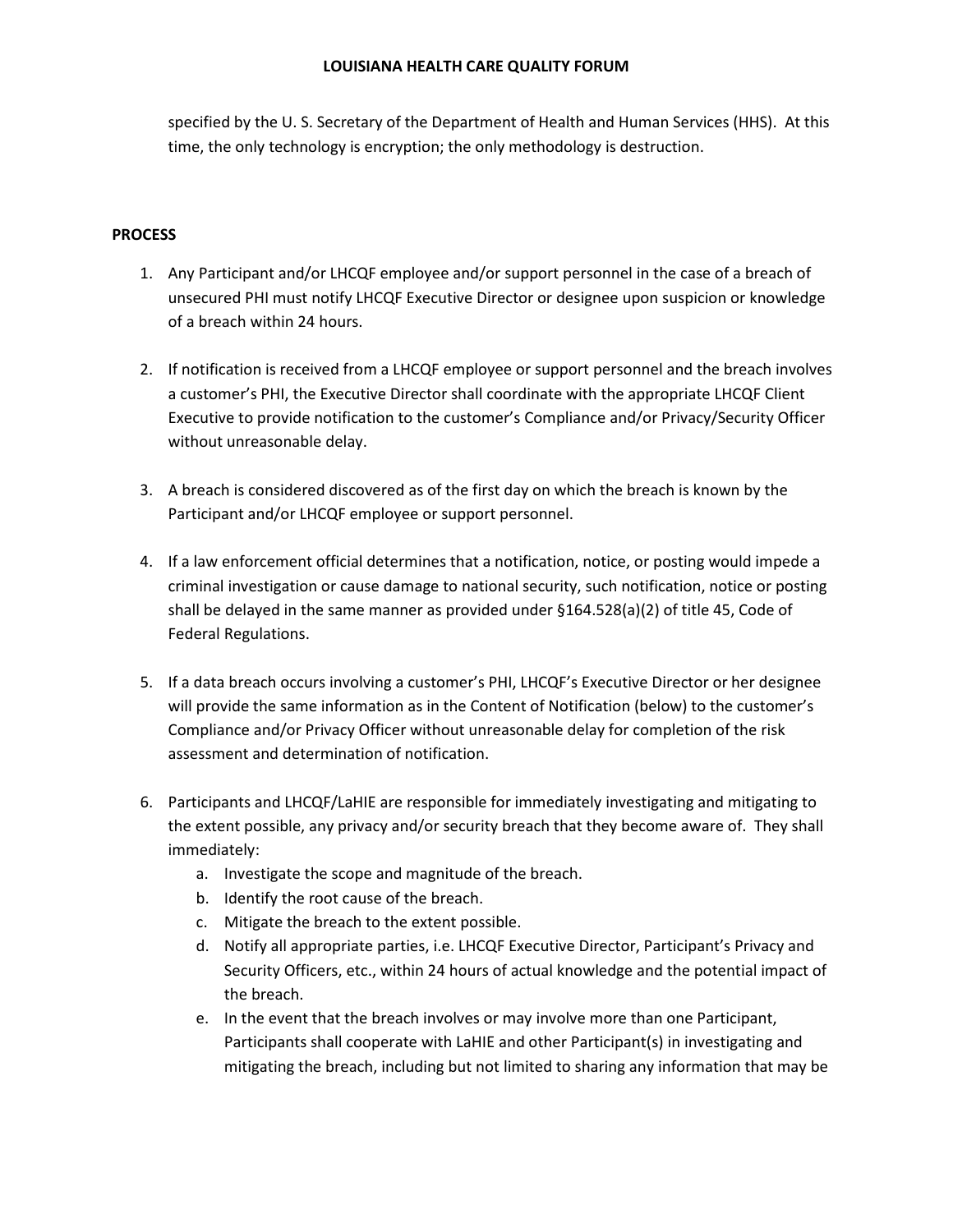necessary in connection with such investigation and/or mitigation, subject to all applicable laws and regulations.

- f. Notify regulatory agencies and customers in compliance with all applicable state and federal laws, rules and regulations.
- g. Notify individuals affected by the breach as required by HIPAA.
- 7. LHCQF Health IT Director will provide a report of the breach and mitigation actions to the LHCQF Executive Director, its Legal Counsel, and LHCQF Board of Directors.
- 8. LHCQF shall maintain a log of any breaches meeting the HITECH definition that occur during a calendar year. This documentation must be retained for a period of six years.

## **Content of Notification**

The notice of the breach must include:

- 1. A brief description of what happened, including the date of the breach and the date of the discovery of the breach, if known.
- 2. A description of the type of unsecured PHI that were involved in the breach, such as full name, Social Security Number, date of birth, home address, account number, diagnosis code or disability code. Only the generic type of PHI should be listed in the notice (i.e., date of birth rather than the patient's actual birth date).
- 3. The steps the individual should take to protect themselves from potential harm resulting from the breach.
- 4. A brief description of what LHCQF is doing to investigate the breach, mitigate harm to the individual, and to protect against further breaches.
- 5. Contact procedures for individuals to ask questions or learn additional information, which shall include a toll-free number, an e-mail address, website, or postal address.

## **APPROVAL:**

Cindy Munn Executive Director Louisiana Health Care Quality Forum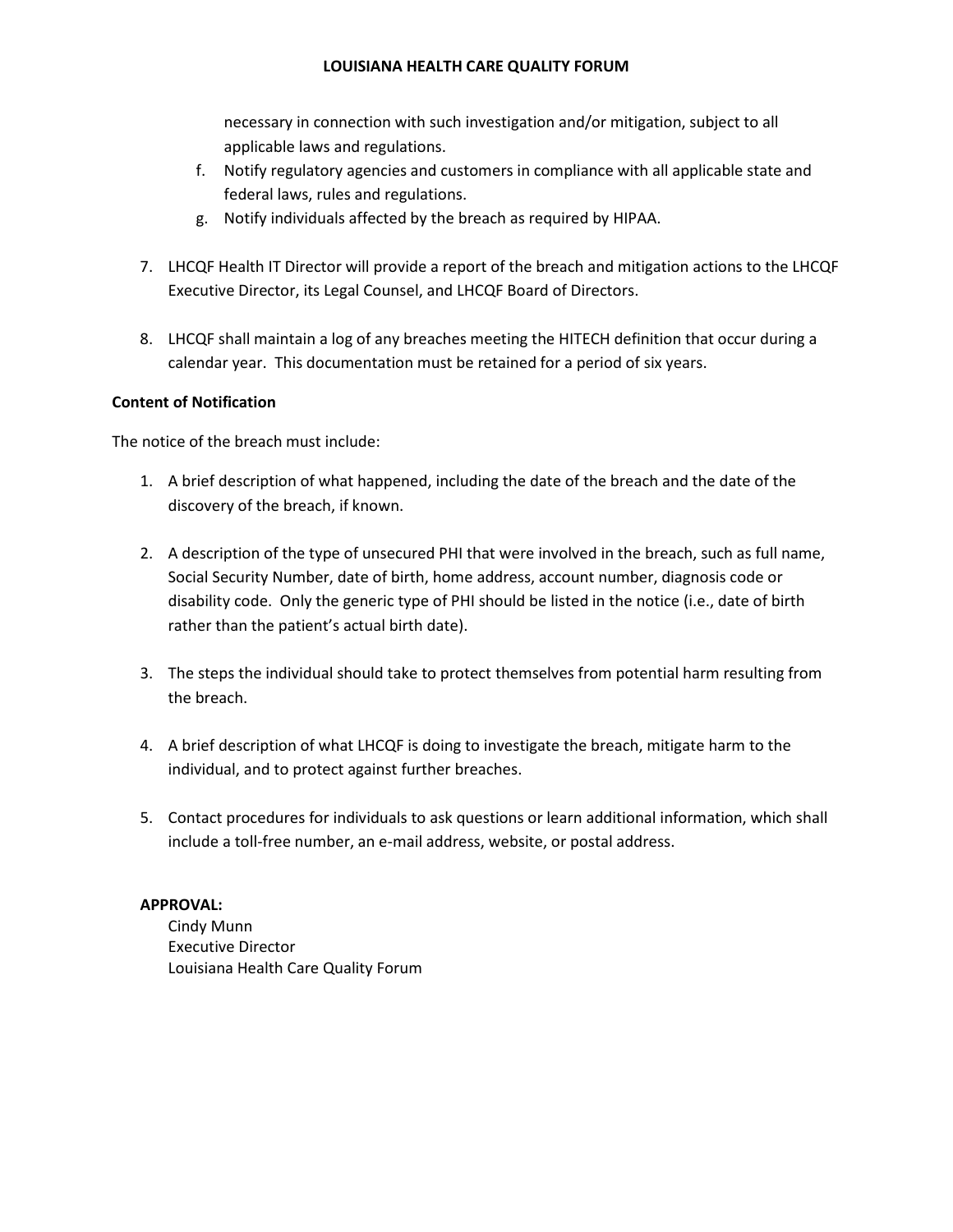#### *GENERAL BREACH PROCESS INFORMATION FOR COVERED ENTITIES*

#### **Breach Notification Process**

#### **Patient Notification**

- 1. After a complete investigation, no later than 60 days from breach discovery, the covered entity must provide written notice to the patient or:
	- a. If the patient is deceased, the next of kin or personal representative.
	- b. If the patient is incapacitated/incompetent, the personal representative.
	- c. If the patient is a minor, the parent or guardian.
- 2. Written notification must be in plain language at an appropriate reading level with clear syntax and language with no extraneous materials. Americans with Disabilities Act (ADA) and Limited English Proficiency (LEP) requirements must be met.
- 3. Written notification must be sent to the last known address of the patient or next of kin, or if specified by the patient, by encrypted electronic mail. The template letter in the HITECH Breach Notification Reporting Process must be used when sending written notification to a patient, personal representative, or next of kin.
- 4. In the case where there is insufficient or out-of-date contact information:
	- a. For less than ten (10) individuals that precludes direct written notification to the patient, a substitute form of notice shall be provided such as telephone call.
	- b. In the case that there are ten (10) or more individuals for which there is insufficient or out-of-date contact information and contact information is not obtained, the covered entity must:
		- i. Post a conspicuous notice for 90 days on the homepage of their website that includes a toll-free number; or
		- ii. Provide notice in major print or broadcast media in the geographic area where the patient can learn whether or not their unsecured PHI is possibly included in the breach. A toll-free number must be included in the notice.
- 5. If the covered entity's Compliance Officer, in concert with the Legal Department/Team, determines a patient should be notified urgently of a breach because of possible imminent misuse of unsecured PHI, the covered entity may, in addition to providing notice as outlined in steps 2-4 above, contact the patient by telephone or other means, as appropriate.

## **Media Notification**

1. In the case where a single breach event affected more than 500 residents of the same State or jurisdiction, notice shall be provided to prominent media outlets. A jurisdiction is defined as a geographic area smaller than a state (e.g., city, county). For example, if a single breach event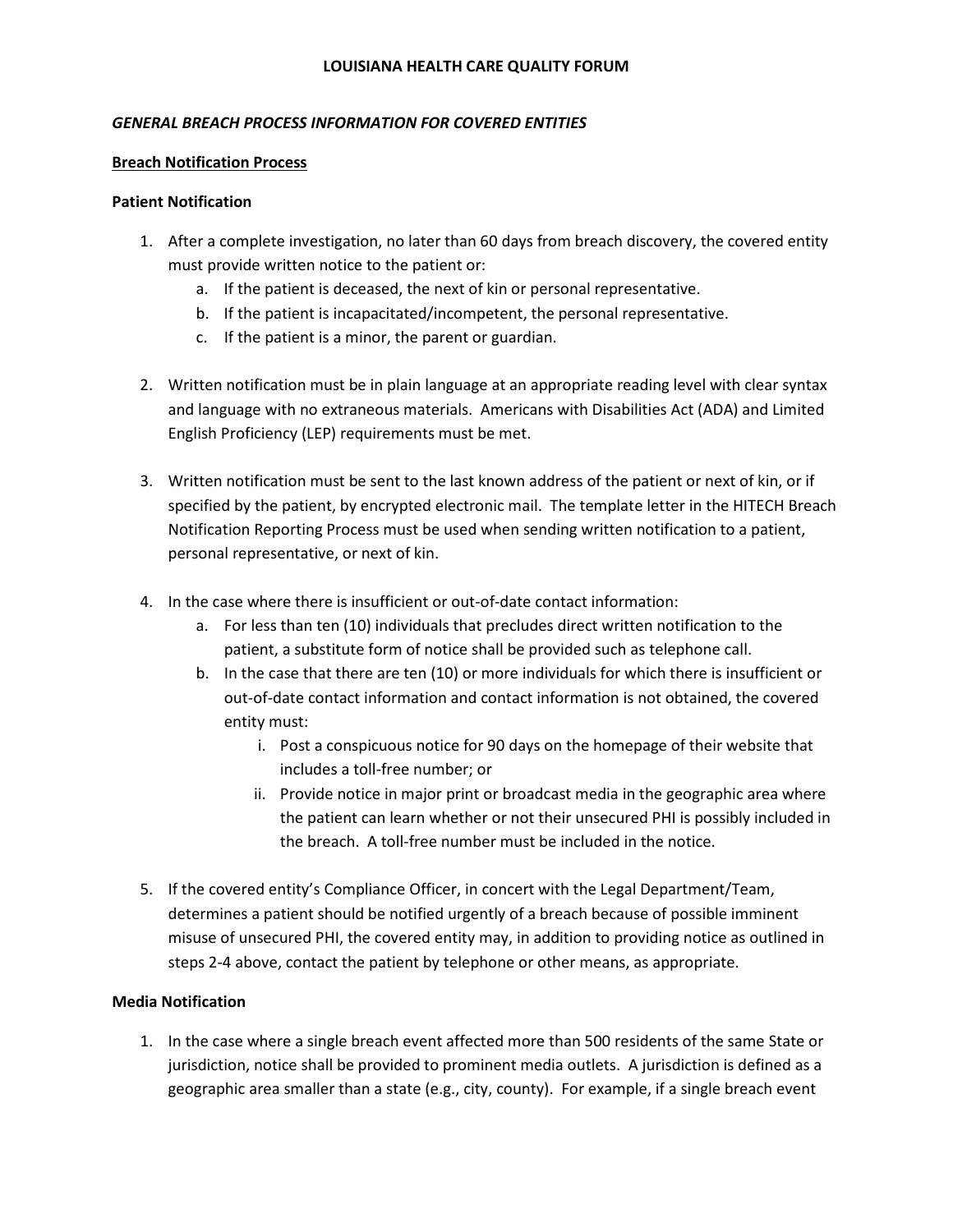affects 200 patients in Texas and 400 patients in Louisiana, a notice to the media is not required because there were not more than 500 patients in the same State or jurisdiction affected. However, if a single breach event affects 500 patients in Texas and 500 patients in Louisiana, a media notice is required in both Texas and Louisiana.

2. The covered entity's Compliance Officer shall work with the Legal Department/Team and the Chief Executive Officer to coordinate the notification.

#### **HHS Notification**

- 1. Notice must be provided by the covered entity without reasonable delay and in no case later than 60 days from the breach discovery to the U. S. Secretary of the Department of Health and Human Services (HHS) if a single breach event was with respect to 500 or more individuals regardless of the State or jurisdiction. The covered entity must use the electronic form available on the HHS website when notifying HHS of breaches involving 500 or more individuals.
- 2. If a breach is with respect to less than 500 individuals, the covered entity must use the electronic form available on the HHS website and submit to HHS no later than 60 days after the end of the calendar year in which the breach occurred.
- 3. The covered entity must maintain a log of any breaches meeting the HITECH definition that occur during a calendar year. This documentation must be retained for a period of six years.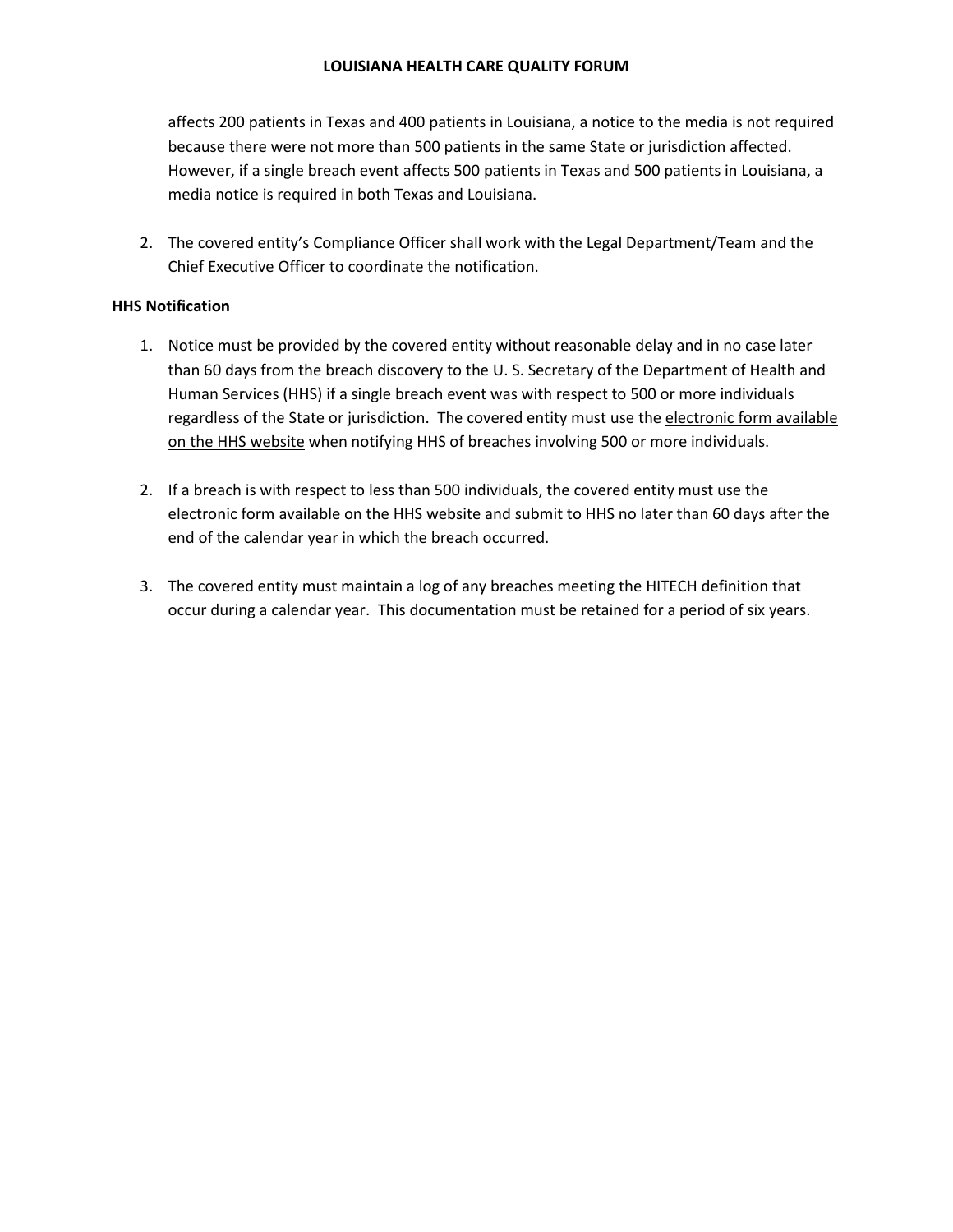#### APPENDIX A

#### Assessment of the Risk of Harm to the Individual

#### from a Violation of the Privacy Rule under HIPAA and the HITECH Act

Violations of the HIPAA Privacy Rule are evaluated for the potential for significant risk of financial, reputational, or other harm to the individual whose information was compromised. This risk assessment is completed and documented for every violation of the Privacy Rule involving unauthorized acquisition, access, use or disclosure of unsecured PHI that does not fit within an exception defined in the HITECH Act. When a violation is determined to result in significant risk of harm to the individual, notification to the individual and to the Secretary of HHS is required.

The following general framework is used to assess for risk depending upon the specific facts associated with the risk in order to determine whether breach notification is required.

#### 1. Who are the parties involved in the incident?

a. Is the individual who impermissibly used/disclosed the information an LHCQF employee?

| Lo  | (1) | LHCQF employee otherwise authorized to access the PHI     |
|-----|-----|-----------------------------------------------------------|
| L0  |     | LHCQF employee not otherwise authorized to access the PHI |
| Med | (2) | Non LHCQF employee accessed/used/disclosed the PHI        |

#### b. Who received the disclosed PHI?

| Lo         | (1) | Another LHCQF employee not defined in the exceptions to breach |  |  |  |
|------------|-----|----------------------------------------------------------------|--|--|--|
| Lo         | (1) | An individual that is a covered entity or a business associate |  |  |  |
| <b>Med</b> | (2) | An individual that is not bound by HIPAA and external to LHCQF |  |  |  |

#### 2. What type(s) of information was disclosed?

#### a. Limited Data Set

| N/A        | (0) | Not a Limited Data Set                                                      |  |  |
|------------|-----|-----------------------------------------------------------------------------|--|--|
| Lo         | (1) | 16 HIPAA defined identifiers removed and also either no date of birth (DOB) |  |  |
|            |     | or no zip code                                                              |  |  |
| Lo         | (1) | 16 HIPAA defined identifiers removed and age or zip codes do not create     |  |  |
|            |     | identifiable populations                                                    |  |  |
| <b>Med</b> | (2) | 16 HIPAA defined identifiers removed, but ages or zip codes make re-        |  |  |
|            |     | identification possible                                                     |  |  |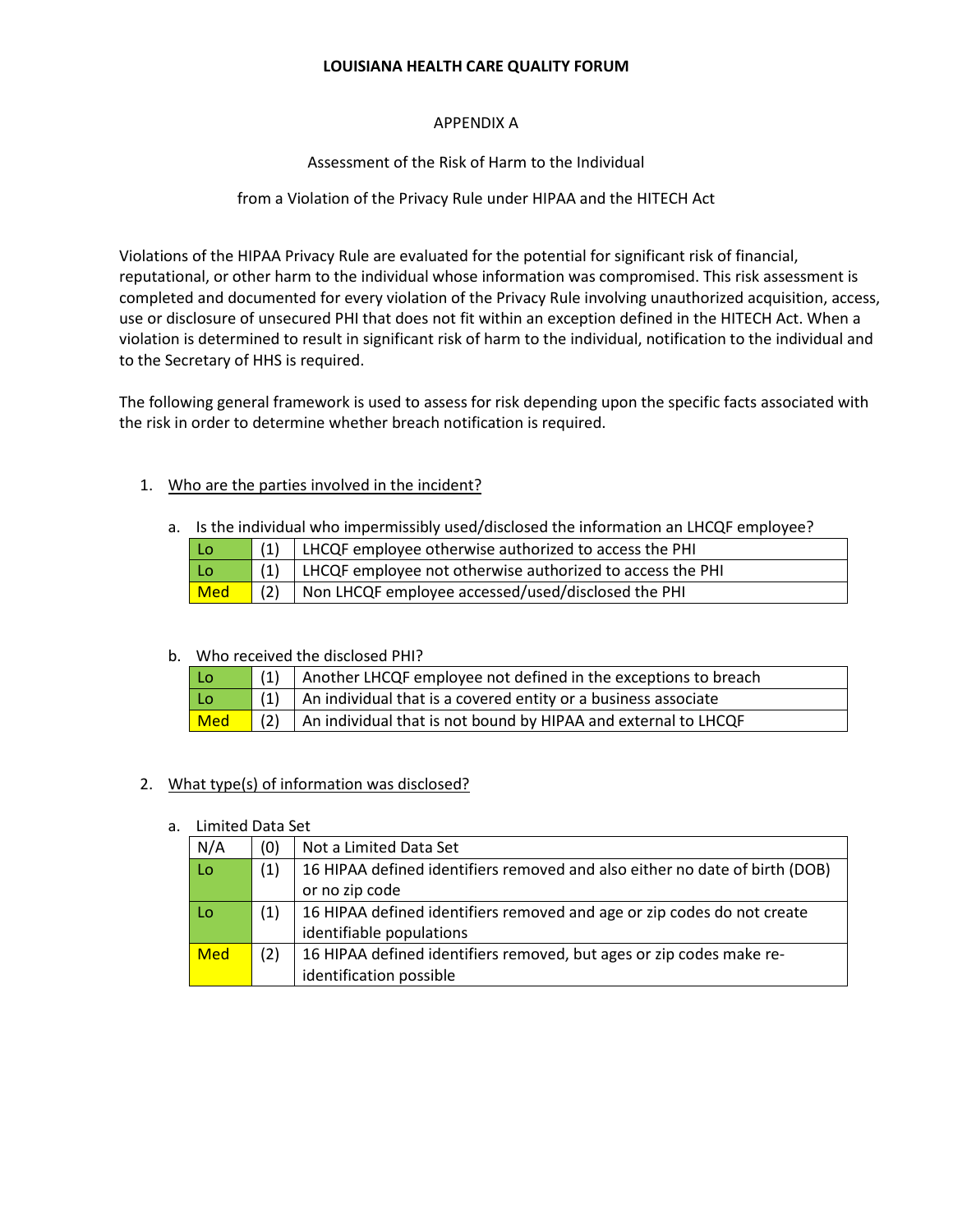#### b. Direct Patient Identifiers

|                  | N/A        | (0) | No direct identifiers were disclosed                              |
|------------------|------------|-----|-------------------------------------------------------------------|
|                  | Lo         | (1) | Full name or partial name, but no contact demographic             |
|                  |            |     | information (such as address or phone), may include medical       |
|                  |            |     | record number but no Social Security number (SSN) or DOB          |
|                  | <b>Med</b> | (2) | Name with phone number or address but no SSN or DOB               |
|                  | <b>Med</b> | (2) | Full name with DOB                                                |
| <b>Mandatory</b> | HI         | (3) | SSN (or credit card or bank account number) with first initial or |
|                  |            |     | first name and last name                                          |

# c. Type of services provided

|                  | N/A        | (0) | No information regarding health services or care disclosed     |
|------------------|------------|-----|----------------------------------------------------------------|
|                  | Lo         | (1) | Identified as patient of an LHCQF customer or customer's       |
|                  |            |     | provider                                                       |
|                  | <b>Med</b> | (2) | Reason for receiving care; diagnosis or treatment; or test     |
|                  |            |     | results disclosed                                              |
| <b>Mandatory</b> | HI.        | (3) | "Sensitive" treatment revealed by location or a condition that |
| if any of 2 b    |            |     | might result in employment discrimination or reputational      |
| applies          |            |     | harm (e.g. HIV, Cancer, Substance Abuse, genetic disorders)    |

## 3. What is the likelihood of unauthorized use or disclosure of the PHI?

#### a. Lost or Stolen Device with ePHI

| N/A        |     | $(0)$ Not applicable                                        |
|------------|-----|-------------------------------------------------------------|
| -Lo        | (1) | Device retrieved before it was accessed or device encrypted |
| <b>Med</b> | (2) | Device is known to be password protected but not encrypted  |
| Hi         | (3) | Device not known to be encrypted                            |

## b. Paper Media Breached (e.g. lost, stolen, faxed, or mailed)

| N/A        | (0) | Not applicable                                                             |  |  |  |
|------------|-----|----------------------------------------------------------------------------|--|--|--|
| Lo         | (1) | Information is returned without seal on envelope being broken              |  |  |  |
| <b>Med</b> | (2) | PHI is disclosed to someone who does not know the patient and who provides |  |  |  |
|            |     | assurance the information has been returned and/or destroyed               |  |  |  |
| HI         | (3) | PHI is disclosed to someone who may know of the patient and who is         |  |  |  |
|            |     | reasonably believed to have accessed the information                       |  |  |  |